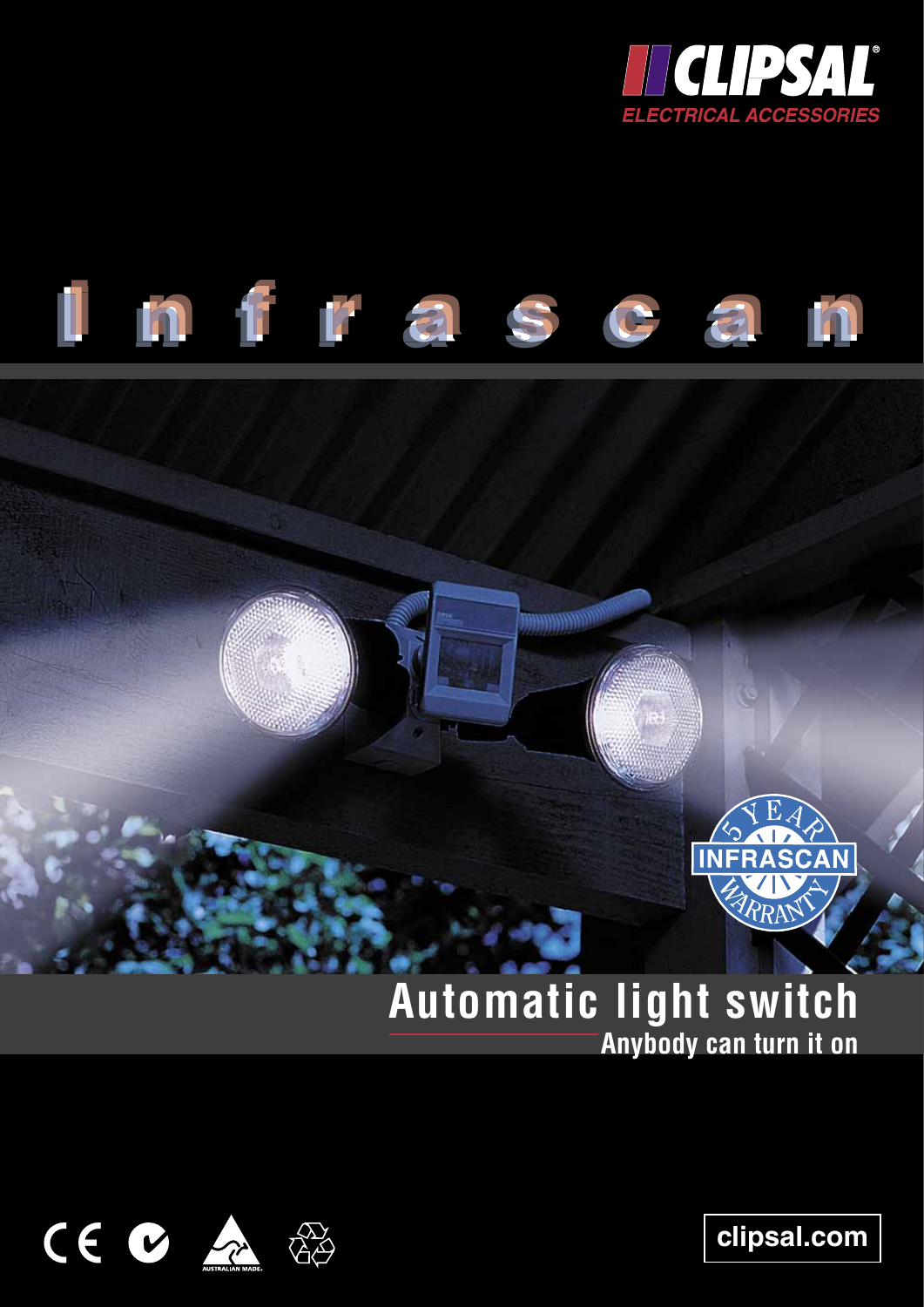# **You're never left in the dark with an Infrascan**

The Clipsal Infrascan has set the standard in automatic light switching for many years and has become the Australian leader in its field. In fact the name Infrascan is now the generic term for all movement sensors!

Infrascan offers the dual benefits of safety and security. It provides a safe, welcoming light when family and friends come to your home, as well as deterring any intruders who venture onto your property.

The moment anyone enters the Infrascan's detection field, the infrared sensor reacts to the body heat and turns on the light. This can be a fluorescent or an incandescent lighting load.

> **2.** Provision for PAR 38 floodlamp mounting

**3.** Mounting plate

**Infrascan Infrascan Infrascan**

**1.** Mounting holes **4.** IP66 Weatherproof protection rating

**UP ME** 

**ULEYRAL**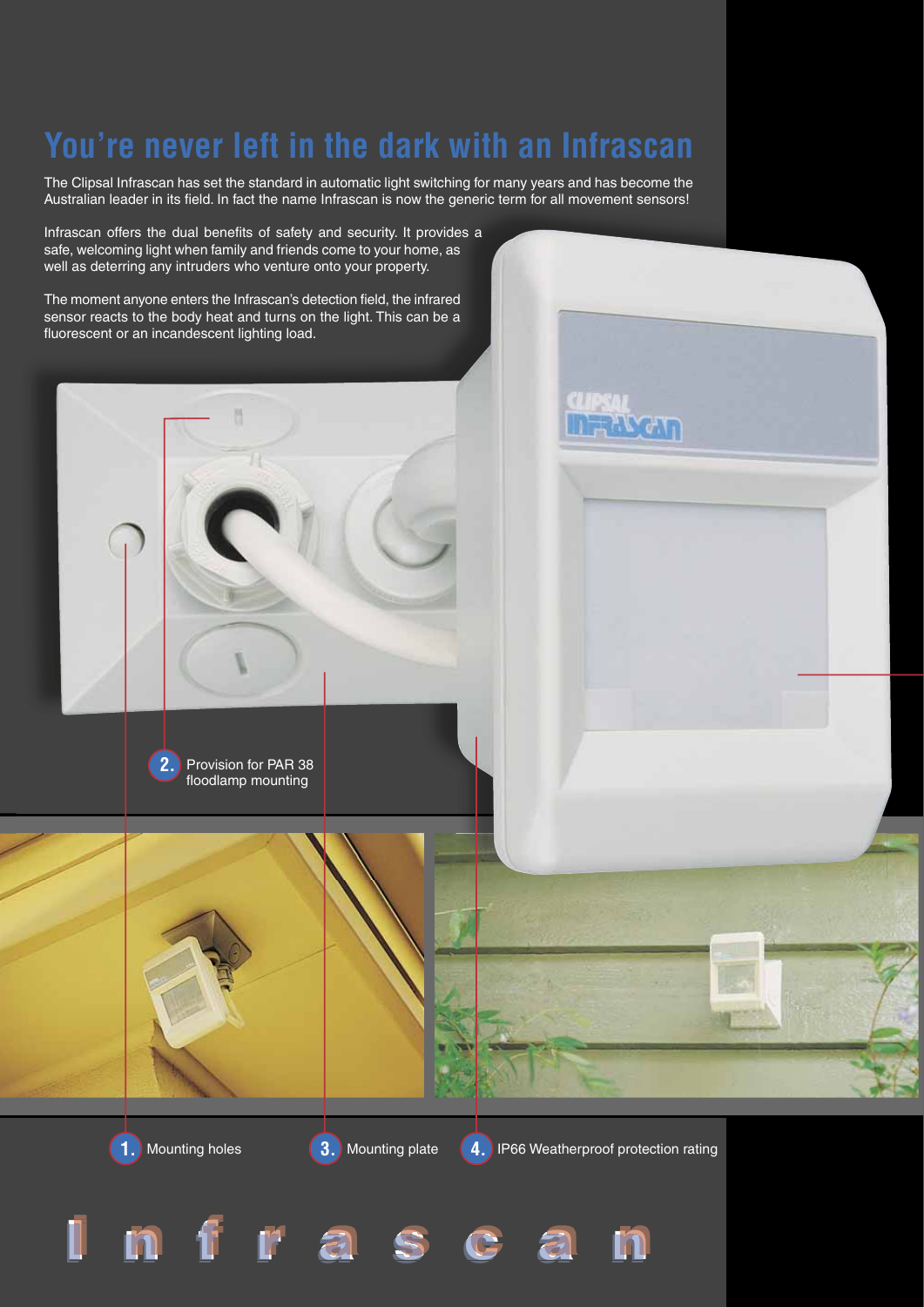

**8.** Sensitivity adjustment

## **Infrascan still leads the way**

The latest version of the Clipsal Infrascan continues to lead the way in reliability and innovative features.

Both the two wire (750WP) and the three wire (750WPR) versions have an IP66 rating, much higher than other similar products on the market, which means that they are completely dust and waterproof.

### **Cost savings**

Infrascans at home, and in commercial and industrial situations, provide significant energy savings, as lights only switch on when someone enters the detection field. Therefore, lights in areas such as driveways, warehouses and carparks aren't left on all night unnecessarily.

**5.** UV stabilised sensor window covering passive infrared sensor **6.** Time adjustment



**7.** Light level adjustment

### **Wall or ceiling mounting**

The Infrascan can be wall or ceiling mounted. By simply loosening the clamping nuts at each of the ball joints, the knuckle assembly can be rotated to suit the type of installation. Electrical connections are made via a flexible lead.

### **Easy installation**

- 1. Use the loose terminals (supplied) and pass the cable through a gland (supplied) directly into the mounting plate.
- 2. Termination can be carried out in a junction box mounted in the ceiling space or wall cavity.